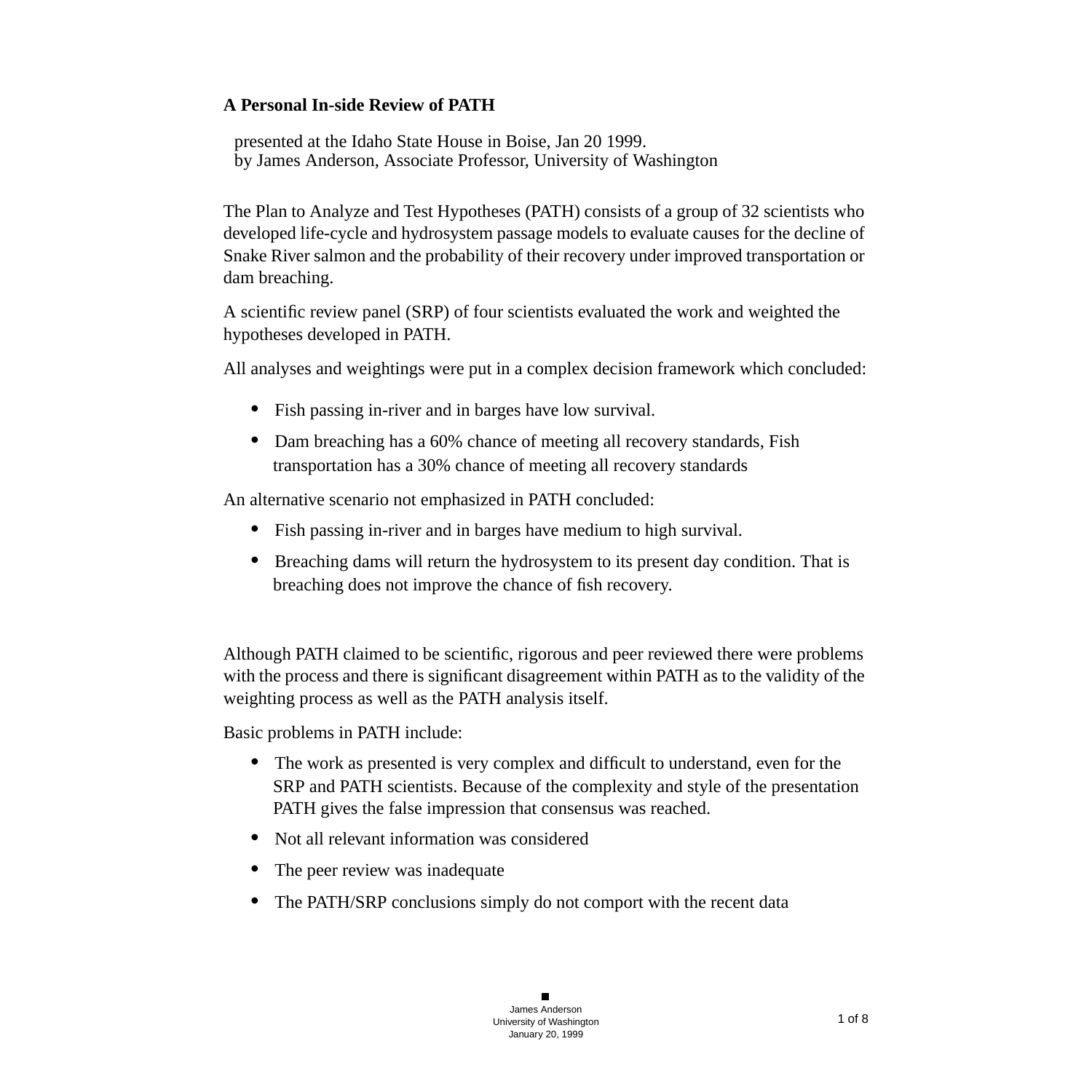#### **PATH Estimated Survival at Important Life Stages Using Models and Data**



Data were available for:

- river passage survival
- ratio of survival of transported to in-river passing fish
- **•** survival of smolts to adults
- number of spawning adults observed each year

Models were used to estimate:

- post transport survival
- **•** extra mortality after the dams
- ocean mortality
- **•** river survival in drawdown

To determine what is best, dam breaching or fish transportation, the estimates of survival noted above are required.

The survival estimates depend on the selection (hypotheses) of: 1) measured data, 2) guessed or estimated parameters, and 3) the choice of models.

Different hypotheses give different answers. Thus, the answer to what is best, depends on which models, data and parameter guesses are used. The process is complex and involves an iterative search for the best survival estimates by adjusting survival rates in the models until observed and predicted adult spawning numbers are similar (See diagram below).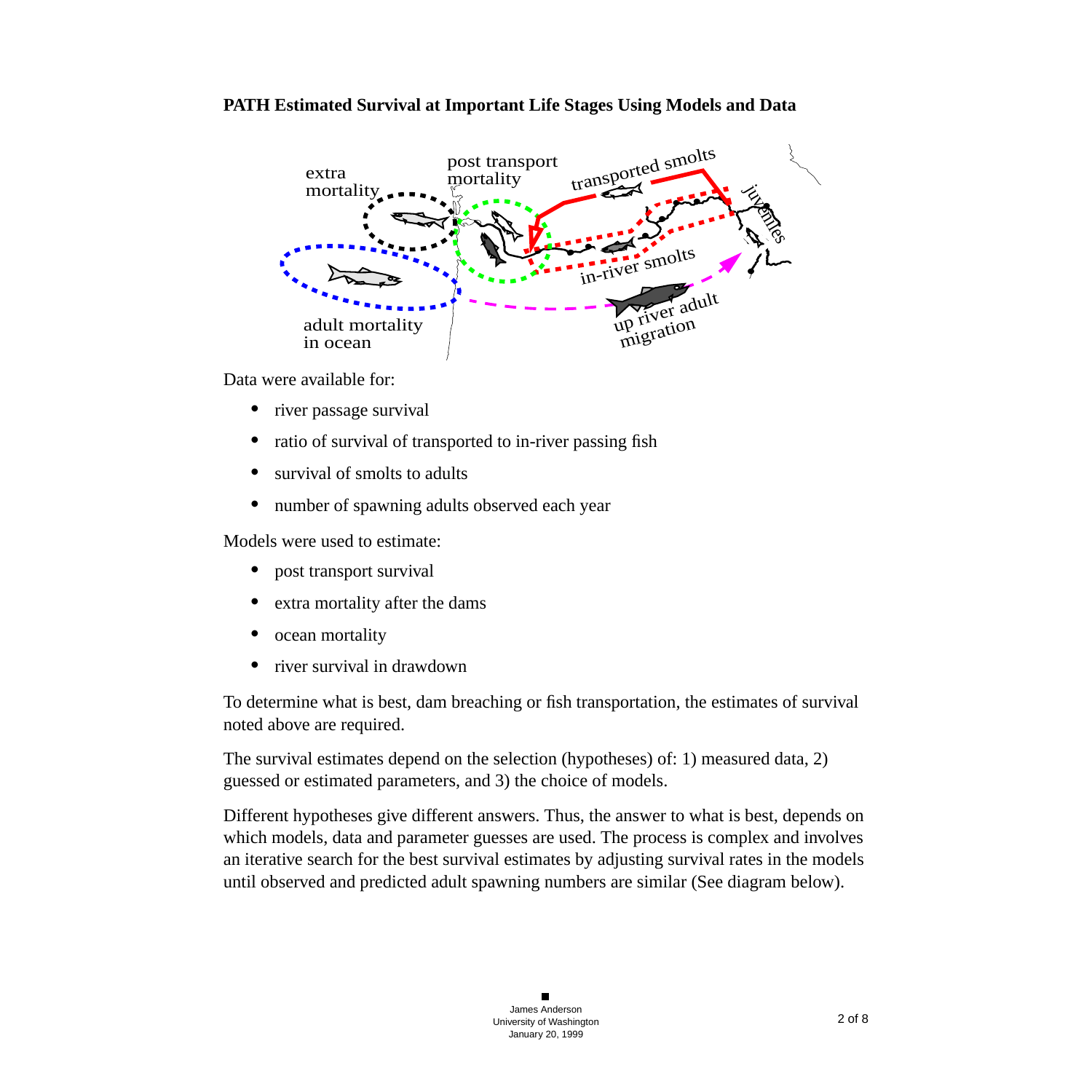



The process of selecting parameters, data and models is at the heart of the *Bayesian Decision Analysis* used in PATH. The process is difficult to understand, contains significant uncertainty and is strongly determined by the judgements of the designated reviewers who weight the alternative hypotheses involving the parameter guesses and estimates, and the selection of data and models. The process runs the risk of improperly ascribing scientific validity to the personal opinions of reviewers. By weighting a particular combination of data, parameter, and models nearly any desired result can be obtained. The four SRP scientists weighted the PATH hypotheses and got the result that breaching dams is best. Using other weights transportation is best.

Reason to believe the Decision Analysis Process was inadequate:

- **•** Not all the relevant data was considered by PATH or provided to the SRP.
- **•** Not all Estimated Parameters were identified to the SRP or the full PATH group.
- **•** Not all the models used in the analyses were made available to the PATH group.
- The SRP consisted of four scientists with similar backgrounds and viewpoints. A more diverse group is needed to consider breaching dams.
- The Bayesian Decision process melds conflicting hypotheses and biases. It does not readily provide an intuitive understanding of how models actually work.
- The analysis did not rigorously identify how well the hypotheses fit independent data or if they made biological sense.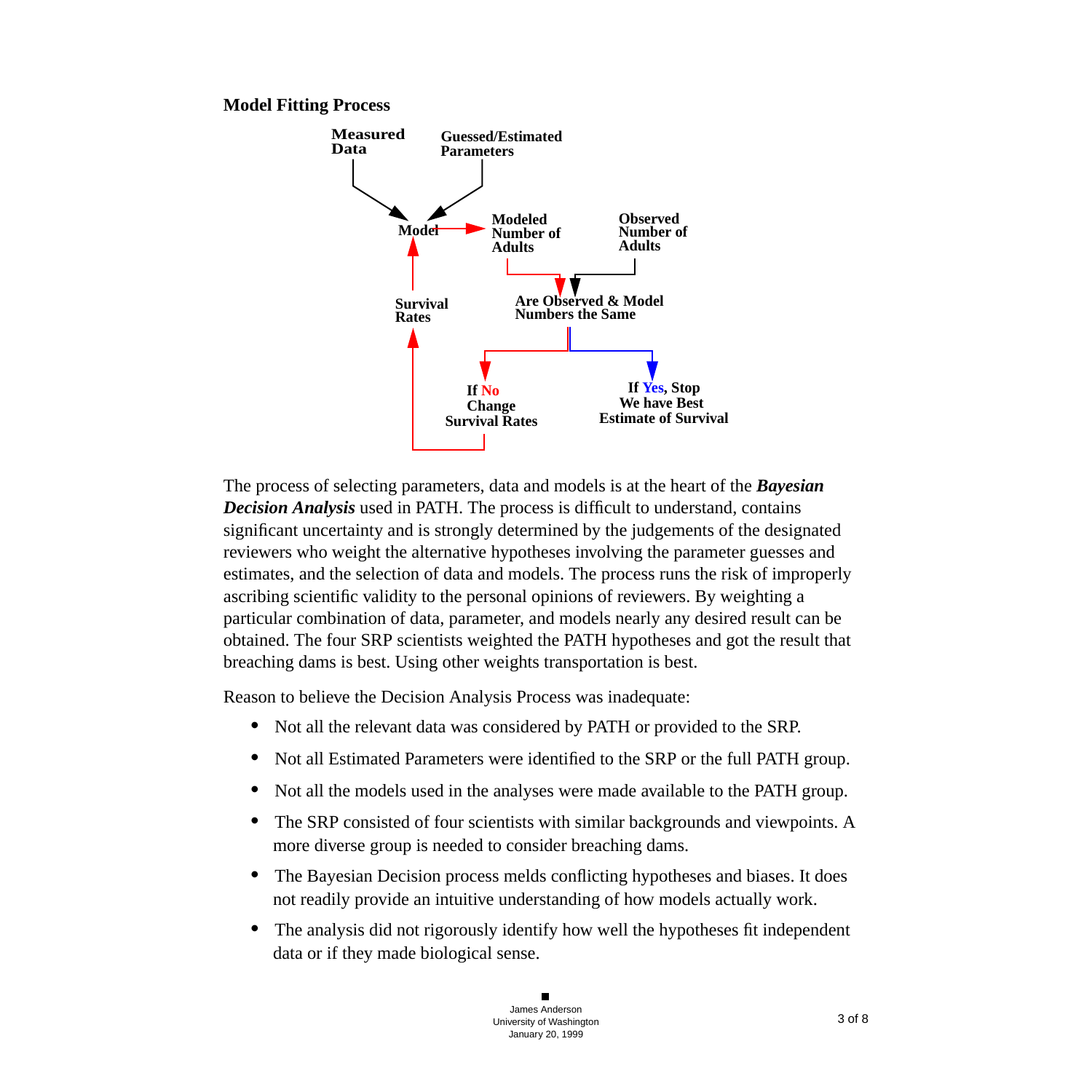### **Survivals over life stages with transportation (Alternative A2)**

In PATH the mixture of hypotheses and analyses can be reduced to two very different lifecycle scenarios which are characterized by the respective smolt passage model used. One scenario is based on the FLUSH passage model. It was favored by the SRP and it supports dam breaching. The other scenario is based on the CRiSP passage model and it supports fish transportation. The figures on the next page illustrate the life-cycle scenarios in the transportation (Alternative A2).

The illustration below shows survival of spring chinook over the critical life-stages for each scenario (FLUSH and CRiSP). Survivals over life-stages are represented by arrows. The steeper the arrow drops the larger the mortality over the life stage. The stages illustrated include transportation, in-river passage, post hydrosystem passage and extra mortality, ocean residence, and up stream adult passage.

Most smolts are transported to below Bonneville Dam and survival in transport barges is high in both CRiSP and FLUSH (solid red lines (1) in the Figures).

A small number of the smolts pass in-river and here the two models differ. CRiSP survival is twice the FLUSH survival in normal to low water years. In very high water years the two models are closer because FLUSH has a strong flow survival relationship while CRiSP does not (dashed red lines (2) in the Figures). Recent survival studies show no in year flow survival relationship and only a weak flow survival relationship between years.

Both models include a post transport survival (green lines (3)) that is calculated from inriver survival. Errors in the in-river survival estimate causes errors in the post transport survival. CRiSP post transport survival is twice that estimated for FLUSH because the CRiSP in-river survival is twice the FLUSH estimate. Note recent studies show high survival (identified by a \* in the Figures). CRiSP predicted survivals are close to the recent observations while FLUSH consistently underestimates the recent observations. Therefor the recent studies suggest post transport survival is higher than is estimated in PATH by either model.

The extra mortality (black lines (4) in the Figures) is a factor needed to explain the difference between high survivals in transportation and the low adult returns of the Snake River stocks since the completion of Snake River dams and the concomitant climate switch from a wet fish favorable regime to a dry fish-unfavorable regime. With CRiSP extra mortality is large and with FLUSH it is small. FLUSH hypothesizes extra mortality was produced by the hydrosystem. CRiSP hypothesizes extra mortality was produced by the climate regime shift.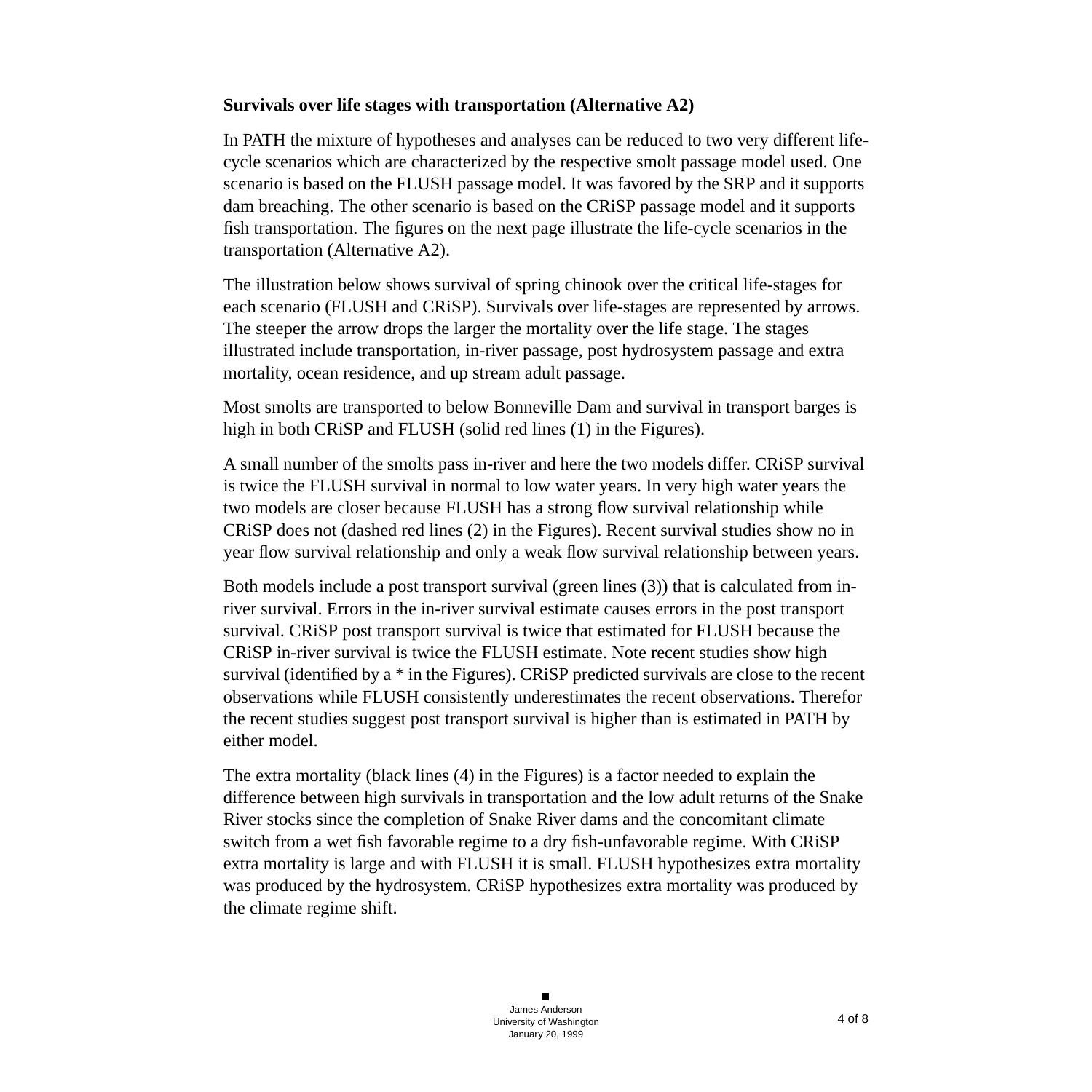The ocean survival (arrow 5 in the Figures) is similar in both models and has a cyclic variation with climate.

The upstream mortality (arrow 6 in the Figures) was not considered in the models but was set from observations.

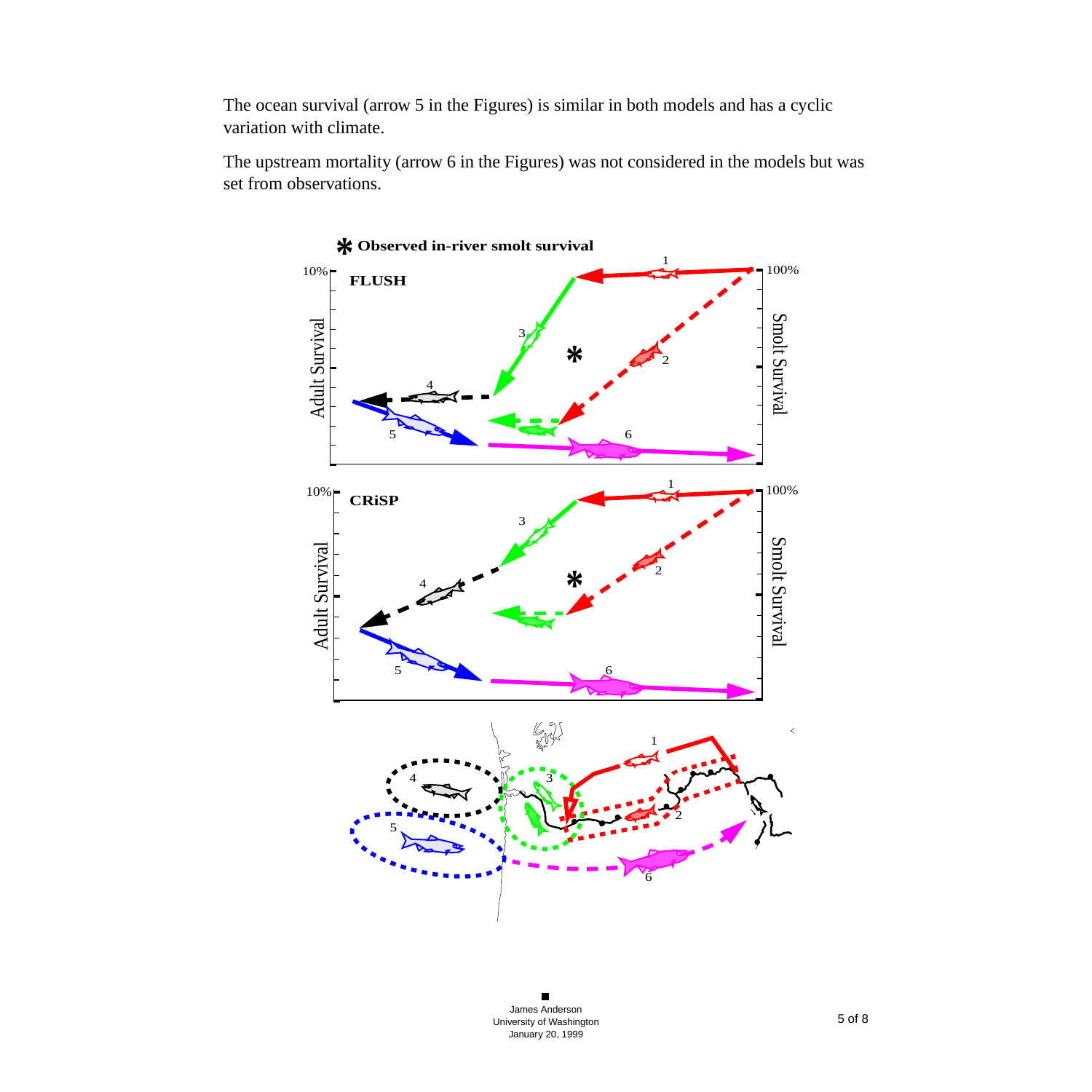### **Survival over life stages with dam breaching (Alternative A3)**

#### The FLUSH scenario:

Breaching the Snake River dams is assumed to give high smolt survival down to McNary Dam (arrow 0 in Figures). The survival of fish through the remainder of the hydrosystem is also high because FLUSH has high survival over short travel times. With dam breaching the extra mortality was initially assumed to decrease as the in-river survival increases. This hypothesis was unsupportable from past data. In response it was assumed extra mortality simply disappeared with dam breaching. This alternative hypothesis is untestable. Ocean survival is unchanged with dam breaching. The upstream mortality was not considered in the model nor considered in a full PATH discussion. It was assumed to decrease with dam breaching.

Under the FLUSH scenario fish recovery with dam breaching occurs because the assumed large mortality in transportation and dam passage is removed. Mathematically the FLUSH model gives high survival when travel time is short, as is the case with breaching. Thus a major contribution to fish recovery with dam breaching is the reduction of fish travel time through the hydrosystem from about 24 to 14 days. It is interesting to note that with drawdown the travel time to the ocean is longer than currently exists with transportation.

#### The CRiSP scenario:

Smolt survival in the breached section is assumed high but it could be lower than the current survival. The level depends on whether or not the drawdown concentrates predators into a smaller volume making for a higher encounter rate between smolts and their predators. The survival of fish through the remainder of the hydrosystem is high because CRiSP gives high survival at short travel times. The extra mortality is assumed to depend on the non-hydrosystem factors involved with climate or the condition of the fish. If the extra mortality is related to the climate and it does not change, the extra mortality does not change. Ocean survival is unchanged with dam breaching. The upstream mortality was not considered in the model nor considered in a full PATH discussion. It was assumed to decease with dam breaching.

Under the CRiSP scenario the net effect of dam breaching is to return hydrosystem survival to the level fish now experience with transportation. The scenario assumes that processes that must improve to increase fish to harvestable stocks are largely beyond our control.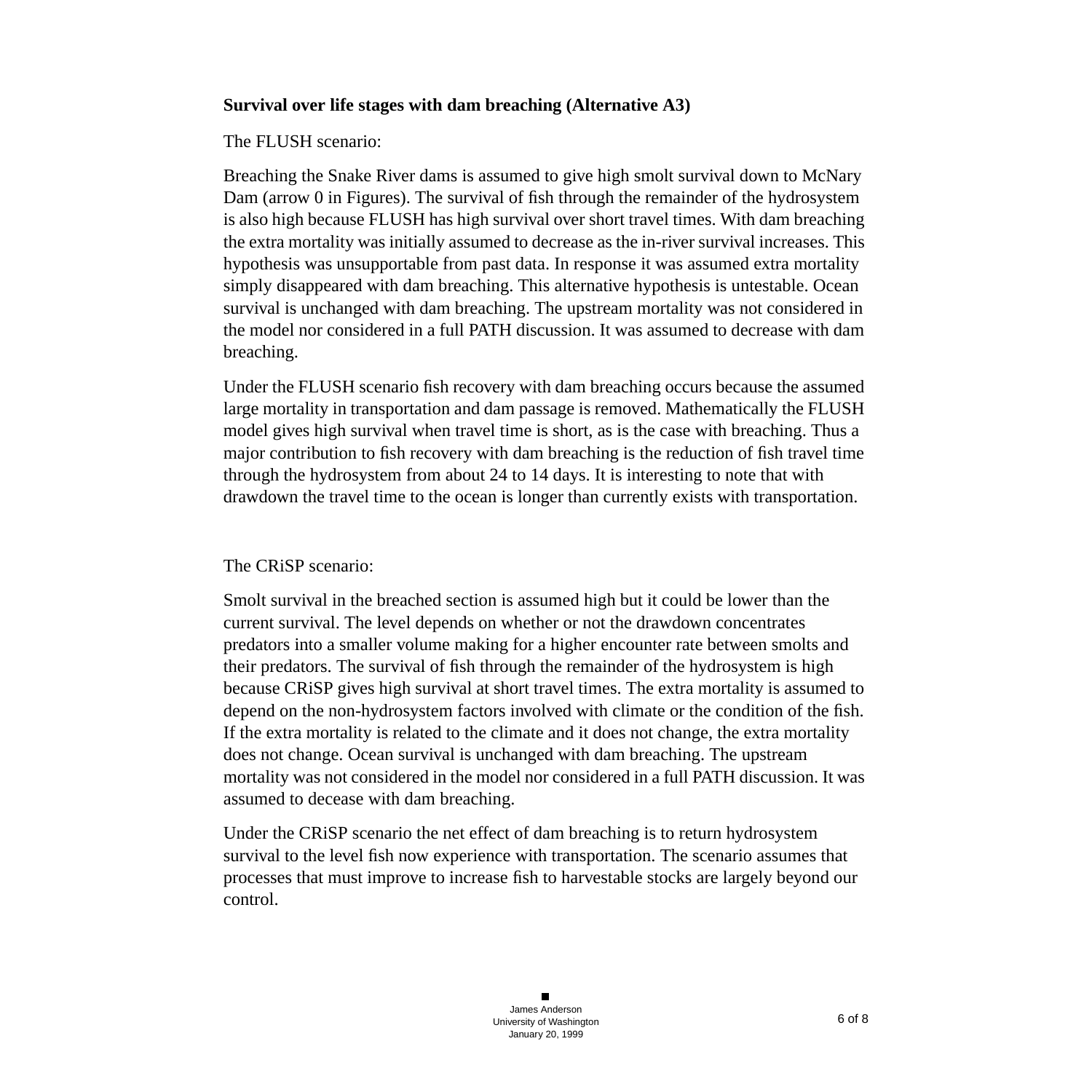